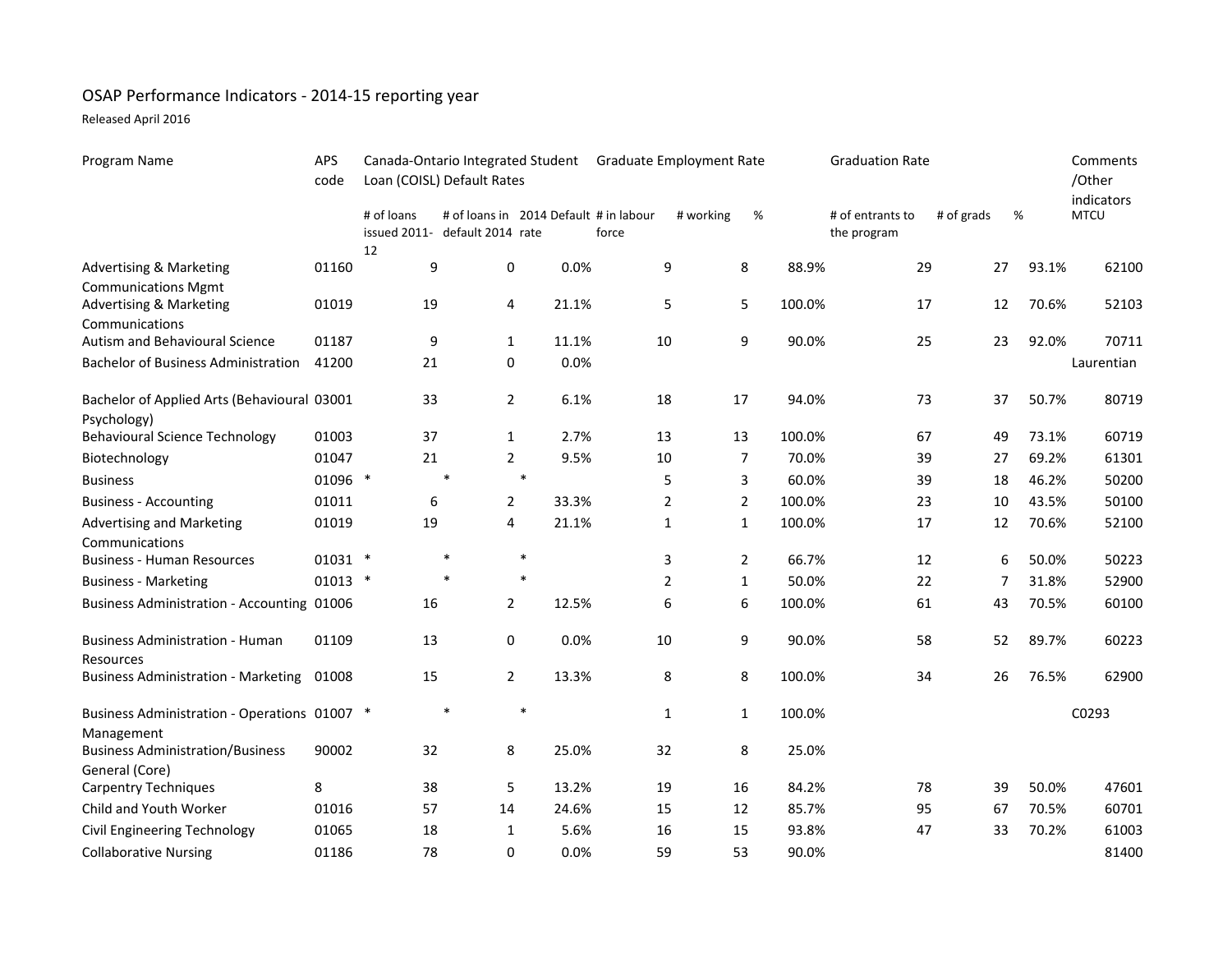| <b>Community and Justice Services</b>      | 01020           | 18     | 3              | 16.7% | 12             | 11             | 92.0%  | 54  | 36             | 66.7% | 50705 |
|--------------------------------------------|-----------------|--------|----------------|-------|----------------|----------------|--------|-----|----------------|-------|-------|
| Computer Networking and Technical 01158    |                 | 17     | 1              | 5.9%  | 10             | 8              | 80.0%  | 50  | 31             | 62.0% | 50511 |
| Support                                    |                 |        |                |       |                |                |        |     |                |       |       |
| Computer Programmer Analyst                | 01159           | 23     | $\pmb{0}$      | 0.0%  | $\overline{7}$ | 5              | 71.0%  | 38  | 22             | 57.9% | 60503 |
| <b>Control Engineering Technician</b>      | 01033 *         |        | $\ast$         |       | $\mathbf{1}$   | $\mathbf{1}$   | 100.0% | 10  | 9              | 90.0% | 51011 |
| <b>Control Engineering Technology</b>      | 01035 *         | $\ast$ | $\ast$         |       | 5              | 4              | 80.0%  | 16  | 12             | 75.0% | 61011 |
| <b>Culinary Management</b>                 | 01177           | 24     | 3              | 12.5% | 3              | $\overline{2}$ | 66.7%  | 40  | 33             | 82.5% | 53107 |
| <b>Culinary Skills - Chef Training</b>     | 01176<br>$\ast$ | $\ast$ | $\ast$         |       | $\overline{2}$ | $\overline{2}$ | 100.0% | 23  | 14             | 60.9% | 43107 |
| <b>Early Childhood Education</b>           | 01024           | 68     | 5              | 7.4%  | 19             | 18             | 95.0%  | 145 | 104            | 71.7% | 51211 |
| <b>Electrical Engineering Technician</b>   | 01192           | 29     | 5              | 17.2% | 10             | 10             | 100.0% | 45  | 32             | 71.1% | 55613 |
| <b>Energy Systems Engineering</b>          | 01182 *         | $\ast$ | $\ast$         |       | $\mathbf{1}$   | 0              | 0.0%   | 14  | 9              | 64.3% | 55503 |
| Technician                                 |                 |        |                |       |                |                |        |     |                |       |       |
| <b>Energy Systems Engineering</b>          | 01183           | 21     | 2              | 9.5%  | 6              | 6              | 100.0% | 18  | 14             | 77.8% | 65503 |
| Technology                                 |                 |        |                |       |                |                |        |     |                |       |       |
| Environmental Technician                   | 01171           | 5      | $\pmb{0}$      | 0.0%  | $\overline{7}$ | 6              | 85.7%  | 23  | 15             | 65.2% | 52700 |
| Esthetician                                | 01172           | 17     | 3              | 17.6% | 10             | $10\,$         | 100.0% | 66  | 49             | 74.2% | 53401 |
| <b>Fitness and Health Promotion</b>        | 01149           | 37     | 6              | 16.2% | 11             | 9              | 82.0%  | 54  | 37             | 68.5% | 52209 |
| Game Development Technician                | 01199           | 6      | $\overline{2}$ | 33.3% | 4              | 2              | 50.0%  | 34  | 16             | 47.1% | 51900 |
| <b>General Arts and Science</b>            | 01114           | 30     | $11\,$         | 36.7% | 10             | 7              | 70.0%  | 94  | 41             | 43.6% | 54701 |
| General Arts and Science - One year        | 01170           | 36     | 11             | 30.6% | 4              | 4              | 100.0% | 199 | 81             | 40.7% | 44700 |
| <b>Graphic Design</b>                      | 01030           | 24     | $\pmb{0}$      | 0.0%  | 17             | 16             | 94.0%  | 45  | 37             | 82.2% | 61820 |
| Hairstylist                                | 01207           | 49     | 12             | 24.5% | 24             | 23             | 95.8%  | 66  | 52             | 78.8% | 53400 |
| <b>Health Information Management</b>       | 01178           | 19     | $\mathbf 1$    | 5.3%  | 11             | $\overline{7}$ | 63.6%  | 24  | 19             | 79.2% | 51643 |
| <b>Hospitality and Tourism</b>             | 01189           | 13     | 4              | 30.8% | 8              | $\overline{2}$ | 40.0%  |     |                |       | 53209 |
| Management                                 |                 |        |                |       |                |                |        |     |                |       |       |
| Hospitality Management - Hotel and         | 01102           | 9      | $\mathbf{1}$   | 11.1% | $\overline{2}$ | $\overline{2}$ | 100.0% | 29  | 18             | 62.1% | 53200 |
| Restaurant                                 |                 |        |                | 16.7% |                |                |        |     | $\overline{7}$ | 70.0% | 52005 |
| Journalism - Print                         | 01195           | 6      | $\mathbf{1}$   |       | $\mathbf{1}$   | $\mathbf{1}$   | 100.0% | 10  |                |       |       |
| Law Clerk                                  | 01037           | 17     | 4              | 23.5% | 16             | 12             | 80.0%  | 64  | 50             | 78.1% | 52611 |
| Mechanical Engineering Technician -        | 01066           | 15     | $\mathbf{1}$   | 6.7%  | 6              | 6              | 100.0% | 29  | 20             | 69.0% | 55300 |
| Machining<br>Medical Laboratory Assistant/ | 01131           | 16     | $1\,$          | 6.3%  | 16             | 14             | 87.5%  | 41  | 37             | 90.2% | 41609 |
| Technician                                 |                 |        |                |       |                |                |        |     |                |       |       |
| <b>Medical Laboratory Science</b>          | 01042           | 32     | $1\,$          | 3.1%  | 12             | 12             | 100.0% | 93  | 76             | 81.7% | 61609 |
| <b>Motive Power Technician</b>             | 01188 *         | $\ast$ | $\ast$         |       | $\mathbf{1}$   | $\mathbf{1}$   | 100.0% | 11  | 6              | 54.5% | 56405 |
| Music Theatre - Performance                | 01174           | 15     | $\overline{2}$ | 13.3% | 12             | 11             | 91.6%  | 28  | 21             | 75.0% | 61912 |
| Music and Digital Media                    | 01175           | 14     | $\overline{2}$ | 14.3% | $\overline{2}$ | $\overline{2}$ | 100.0% | 34  | 18             | 52.9% | 51908 |
| Office Administration - General            | 01058           | 10     | 3              | 30.0% | 11             | 9              | 82.0%  | 52  | 44             | 84.6% | 42313 |